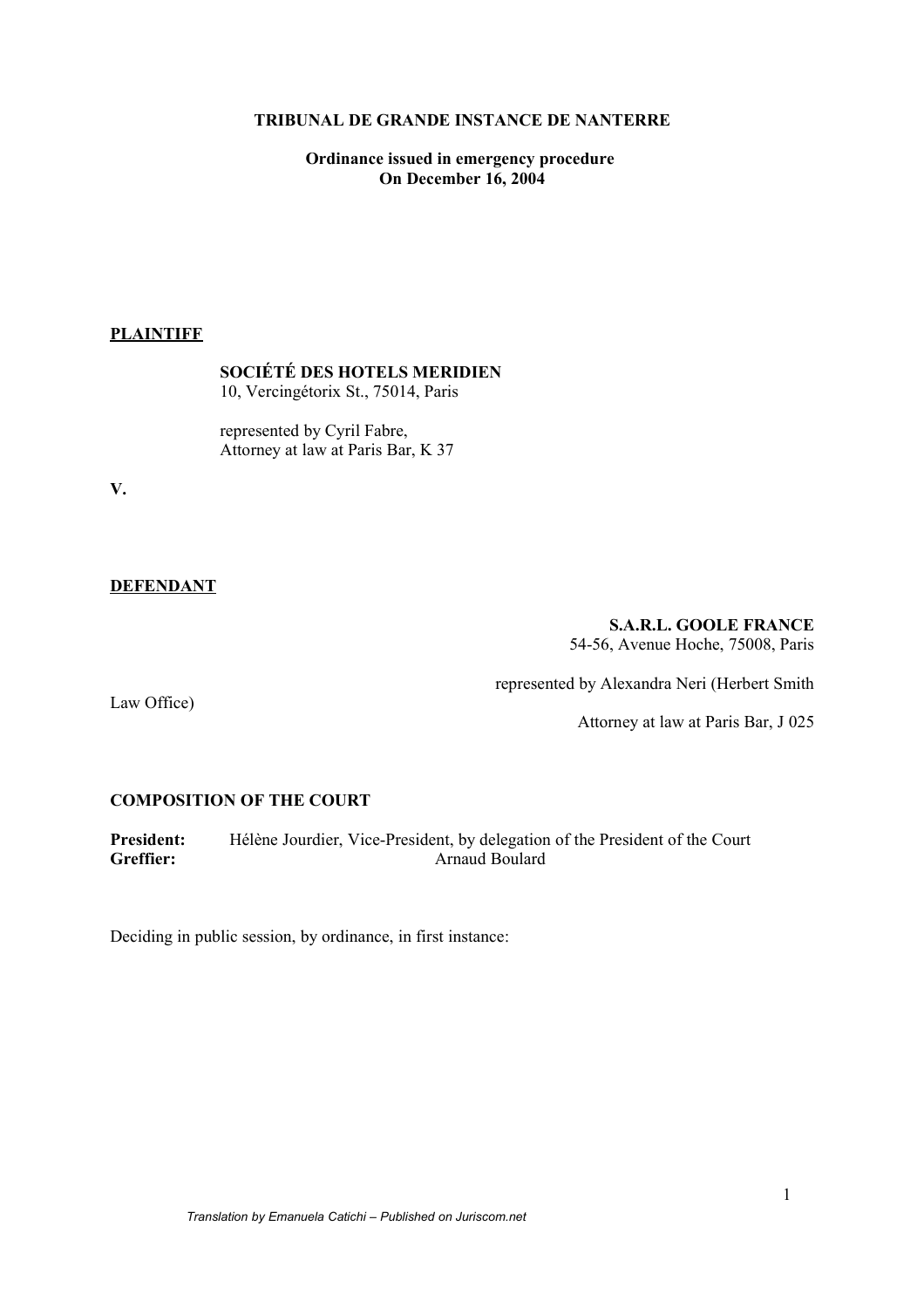In audience of November 15, 2004, the Court, after having listen the parties or their counsels, has decided to deliberate on December  $13<sup>th</sup>$ , 2004 and then deferred the deliberation for today:

Taking into consideration the writ of summons, in emergency procedure, notified on October 25<sup>th</sup>, 2004 to S.A.R.L. GOOGLE FRANCE, by which the stock company SOCIETE DES HOTELS MERIDIEN requests to the Court, on the grounds of the Articles L. 716-6, L. 713-2 and L. 713-3 of the Intellectual Property Code, to:

- order GOOGLE FRANCE company to remove from its keywords generator accessible on its website www.google.fr any word or phrase imitating or reproducing in a slavish or quasislavish manner the trademarks MERIDIEN n° 1.613.199 and LeMERIDIEN n° 00/3.006.394 belonging to SOCIETE DES HOTELS MERIDIEN, and this under a penalty of 5,000  $\epsilon$  per violation ascertained starting with the day of the ordinance to be issued;
- preclude GOOGLE FRANCE company from posting, at the moment of query input on the searching engine www.google.fr, advertising announcements in the benefit of companies offering products or services of class 42, protected [sic!] by the trademarks MERIDIEN n° 1.613.199 and Le MERIDIEN n° 00/3.006.394 belonging to SOCIETE DES HOTELS MERIDIEN, which [announcements] reproduce the above-mentioned trademarks, and this under a fine of 5,000  $\epsilon$  for each violation established starting with the day of the ordinance to be issued;
- condemn the GOOGLE FRANCE company to all judicial costs;
- order GOOGLE FRANCE company to pay to SOCIETE DES HOTELS MERIDIEN the amount of  $3,000 \in \mathcal{O}$  on the grounds of the article 700 of the New Code of Civil Procedure;

Taking into consideration the conclusions filed in audience by GOOGLE FRANCE company, requesting firstly to establish that the action has no object and, secondary, to decide that the conditions provided the article L. 716-6 of the Intellectual Property Code concerning the application of interdiction measures are not met, and in any case requesting to the Court to:

- say and decide that any measure of general interdiction shall not apply to the commercial links which are not precisely identified as clearly counterfeiting, function of the terms which generate them and the concerned products and services;
- say and decide that the litigious sites identified after October  $1<sup>st</sup>$ , 2004, the date of the summon, shall not be punishable under the article L. 716-6 of the Intellectual Property Code since the Court was not previously summoned by any claim concerning them;
- say and decide that no measure imposing GOOGLE to block the commercial links replying with terms belonging to the public domain following queries combining the terms "meridien" and "le meridien" shall be ordered;
- say and decide that no measure imposing GOOGLE to block the commercial links replying to queries concerning terms or distinct expressions such as: *le meridien, le meriden, le meridan, lemeridien, lemeridian, lemeriden, lemeridan, meridiana, meiridan, merdan, meridin, meridienne, méridienne, meridianne, meridiane, meridiano, meridiani, meiridn, le meridiano, le meridiani, lemeiridn, lemeridiana, lemeiridan, lemeridan, lemeridin, lemeridienne, lemeridiene, lemeridianne, lemeridiane, le merdiana, le meiridan, le meridan, le meridin, le meridienne, le meridiene, le meridianne, le meridian, meridiens, hotelmeridien,* shall be ordered;
- reject all claims of SOCIETE DES HOTELS MERIDIEN;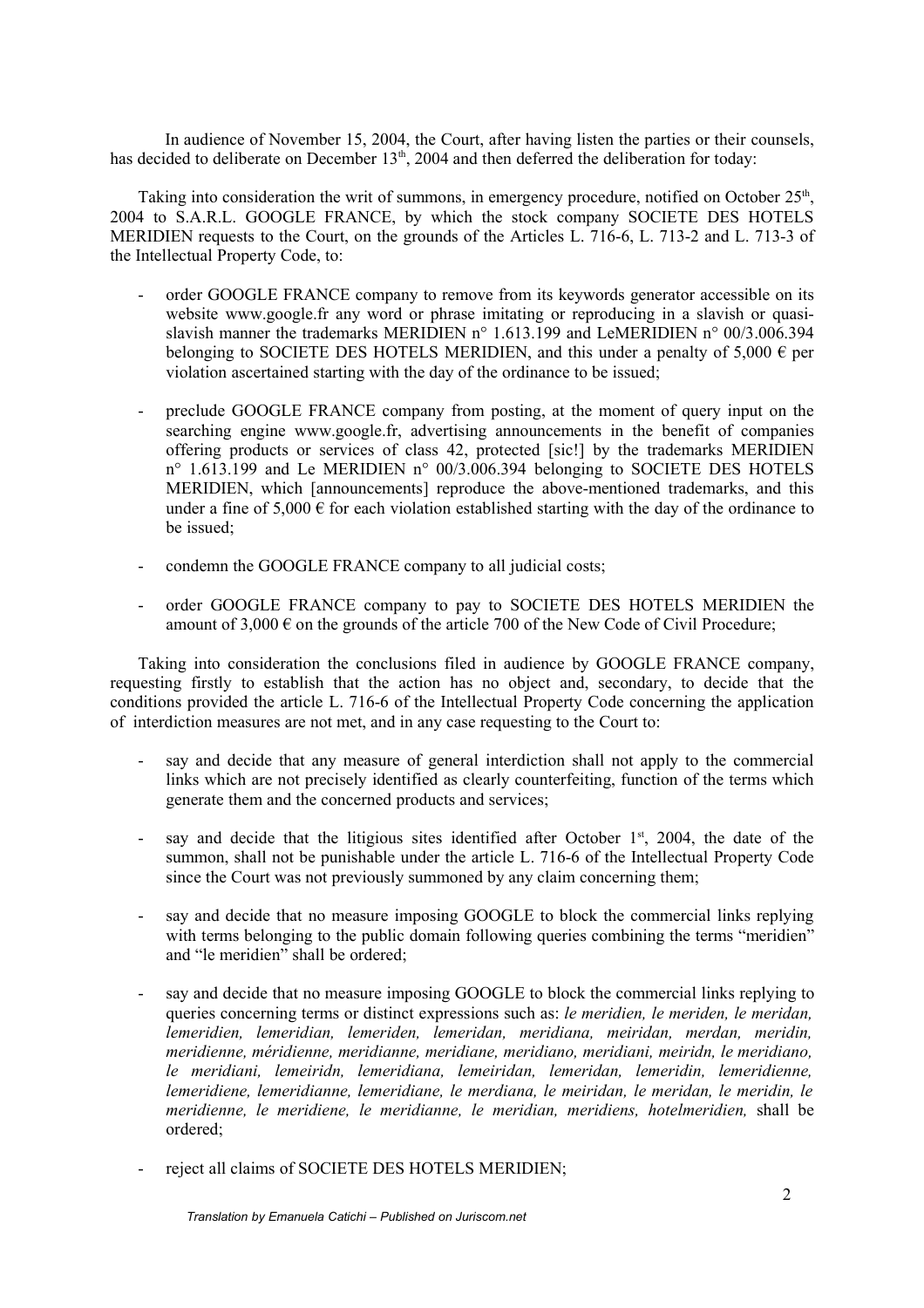- order SOCIETE DES HOTELS MERIDIEN to cover the judicial costs and to pay to GOOGLE France the amount of 10,000  $\epsilon$  on the grounds of the article 700 of the New Code of Civil Procedure;

Taking into consideration the memos given to the Court after hearing which the parties were authorized to present in court for discussing the exhibits notified before the audience;

Whereas it is not contested that SOCIETE DES HOTELS MERIDIEN is the right holder of the trademarks MERIDIEN N° 1.613.199 et LE MERIDIEN N° 00/3.006.394, duly registered with the National Institute of Industrial Property for an amount of products and services, particularly for hotel services, activity for which [SOCIETE DES HOTELS MERIDIEN] is worldwide known;

That these trademarks are incontestably well-known as meant in the article L. 715-3 of the National Institute of Industrial Property;

That accusing GOOGLE FRANCE company of the violation of its trademarks in the context of the commercial links posted following the use of the web searching engine named "Google", the SOCIETE DES HOTELS MERIDIEN instituted proceedings before the Tribunal de Grande Instance of Nanterre against it by act of October 1<sup>st</sup>, 2004, in order to obtain a decision helding [GOOGLE] liable of counterfeiting and ordering interdiction measures and remedies;

Whereas, according to the article L. 716-6 of the Intellectual Property Code *"the Court before which a counterfeiting action has been instituted may, deciding in a emergency procedure, provisionally interdict, subject to a periodical fine, the continuation of the allegedly counterfeiting activities […] The action for interdiction […] shall be admissible only if the action on merit is well-founded and engaged within a short term after the day when the trademark holder […] took knowledge of the facts on which the action is based. The judge may submit the interdiction to the constitution of securities destined to assure the eventual reparation of the prejudice suffered by the defendant if the action of counterfeiting is subsequently held to be unfounded."* 

Whereas GOOGLE FRANCE company alleges that the action of the SOCIETE DES HOTELS MERIDIEN based on this law provision does no longer have any object since [GOOGLE FRANCE] has taken the necessary measures to remove the litigious commercial links;

That the defendant submitted as evidence the bailiff's reports showing that, at the date of their issuance (October 14, November 12 and November 29 2004), some of the litigious links no longer appeared:

that, nevertheless, nothing proves that problems are completely and definitively solved; that the tests made by the bailiff on November 15 and December  $1<sup>st</sup>$ , 2004 at the initiative of the plaintiff give the impression of the contrary;

that, indeed, as long as GOOGLE company does not ban the litigious term definitively, it is susceptible to be at the origin of new commercial links, taking into consideration the automatic part [of the system] and the role of the auction in the system imagined by GOOGLE for the creation and the display of advertising announcements;

that, in this way, the present action continues to present an interest for the plaintiff;

Whereas that the first of the conditions required by the article L. 716-6 of the Intellectual Property Code for the claim of temporary interdiction is incontestably accomplished since SOCIETE DES HOTELS MERIDIEN took knowledge of the litigious activity of GOOGLE FRANCE in April 2004, and it initiated proceedings within the six months, discussing in the same time with GOOGLE FRANCE in order to amicably obtain satisfaction;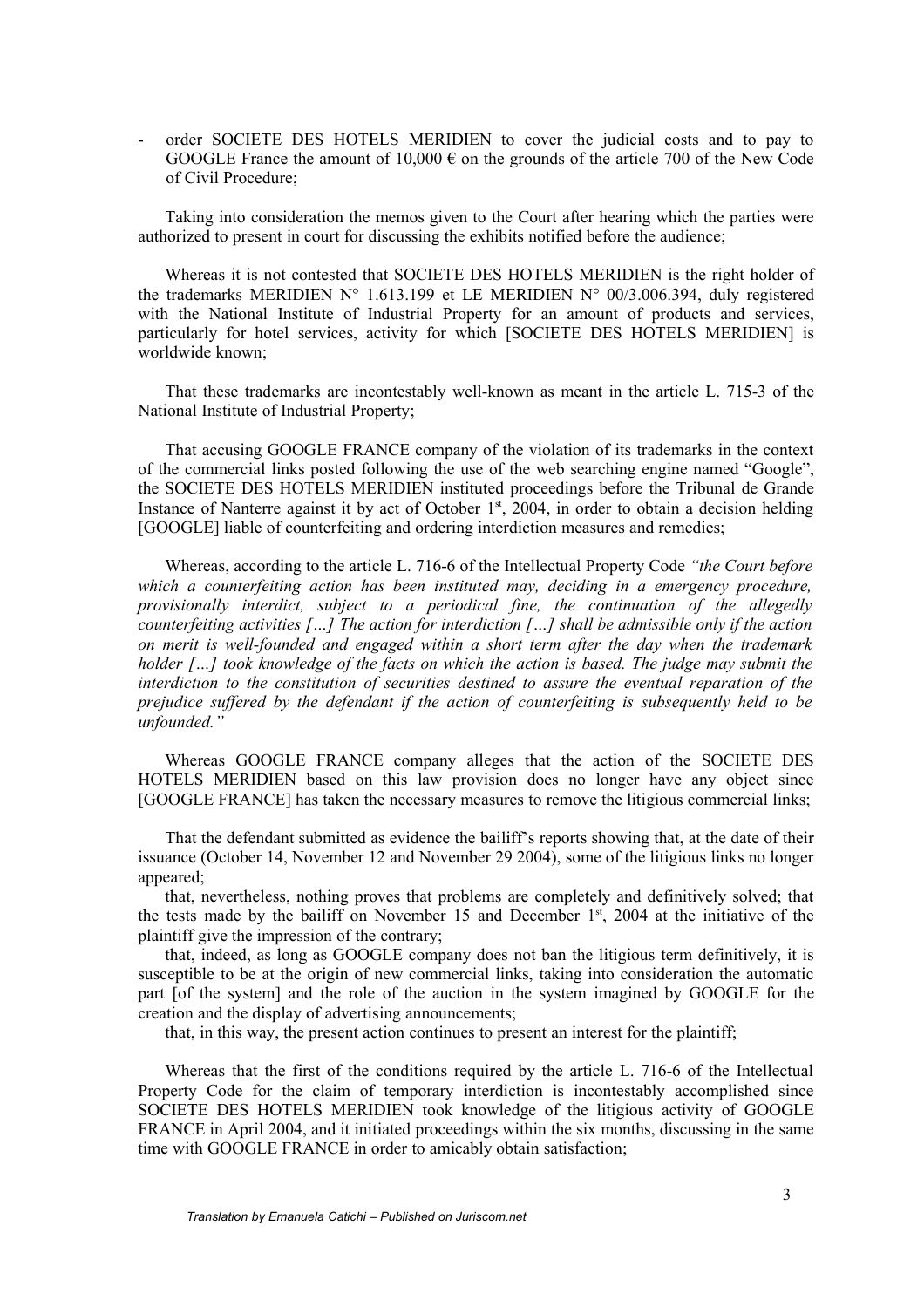Whereas GOOGLE FRANCE, for defending itself against the claimed measures, denies in a second time the serious character of the action in counterfeiting;

That, however, the application of the article L. 716-6 of the Code of Intellectual Property does not require to incontestably state the counterfeiting, but only to bring elements allowing to presume the action on merit as admissible;

Whereas in this case SOCIETE DES HOTELS MERIDIEN brought as exhibits two bailiffs reports issued on Mai 27, June 10 and July 1<sup>st</sup>, 2004, showing notably that, following a query combining the terms "meridien" and "lemeridien", the site www.google.fr posted, in the same time with the research results, advertising links for hotel services competing SOCIETE DES HOTELS MERIDIEN; that is also stated that, within the list of the keywords suggested by the "Adwords" system to the advertising candidates, the terms "meridien" and "lemeridien" can be founded, for instance when the announce refers to hotel activity.

(…) Whereas the paying referencing system called "Adwords", offered by GOOGLE FRANCE company, is based on a close correlation between [on one hand] the keywords chosen by an advertiser for causing the publication of its announcement and [on the other hand] the request of the user of the searching engine; that therefore, since a commercial link appears, this implies that the advertiser chose as keyword at least one of the words constituting the query;

That, even if it defends itself in this respect, GOOGLE FRANCE obviously has an active role in the choices made by the advertiser; that, for example, in the chapter "suggestion tools" of its program of creation of an "Adwords" commercial link, it suggests to add additional keywords in order to *"facilitate the improvement of the announcement pertinence "*;

That in this way it proposes a list of "specific keywords", encouraging, in the following terms, the client to choose them:

*"In order to increase your clicktrough rate, think about replacing the generic keywords with more precise keywords, which seem pertinent to you, as [they are] presented hereinafter"*

That, in the same time, the proposed list is presented in the "advanced function" as follows : *"Your ads may afterwards be automatically publicized for these additional requests"*;

That the limitation of liability clause reminding to the advertiser that is liable of the selected keywords is not sufficient to discharge GOOGLE FRANCE company of its liability toward third parties;

Whereas the user of the searching engine who, by formulating a query using the trademarks "méridien" or "le méridien", search the services covered by such trademarks and find a commercial link to another offer concerning identical services or similar services, risks to consider [them as having] the same origin;

Whereas, consequently, the use by GOOGLE FRANCE company of a third party's trademark, through the request of the user, for making the advertising of a product aimed by this trademark, is likely to fall under the interdictions provided by the articles L. 713-2 and L. 713-3 of the Intellectual Property Code;

That the serious character of the action on the merit brought by SOCIETE DES HOTELS MERIDIEN is therefore undeniable;

That, consequently, it is well founded to seek injunctive relief on the grounds of the Article L. 716-6 of the Intellectual Property Code and to request provisory measures destined to prevent violation of its rights;

Whereas GOOGLE FRANCE company has done valuable efforts to satisfy the requests of SOCIETE DES HOTELS MERIDIEN; that nevertheless there are still problems and serious